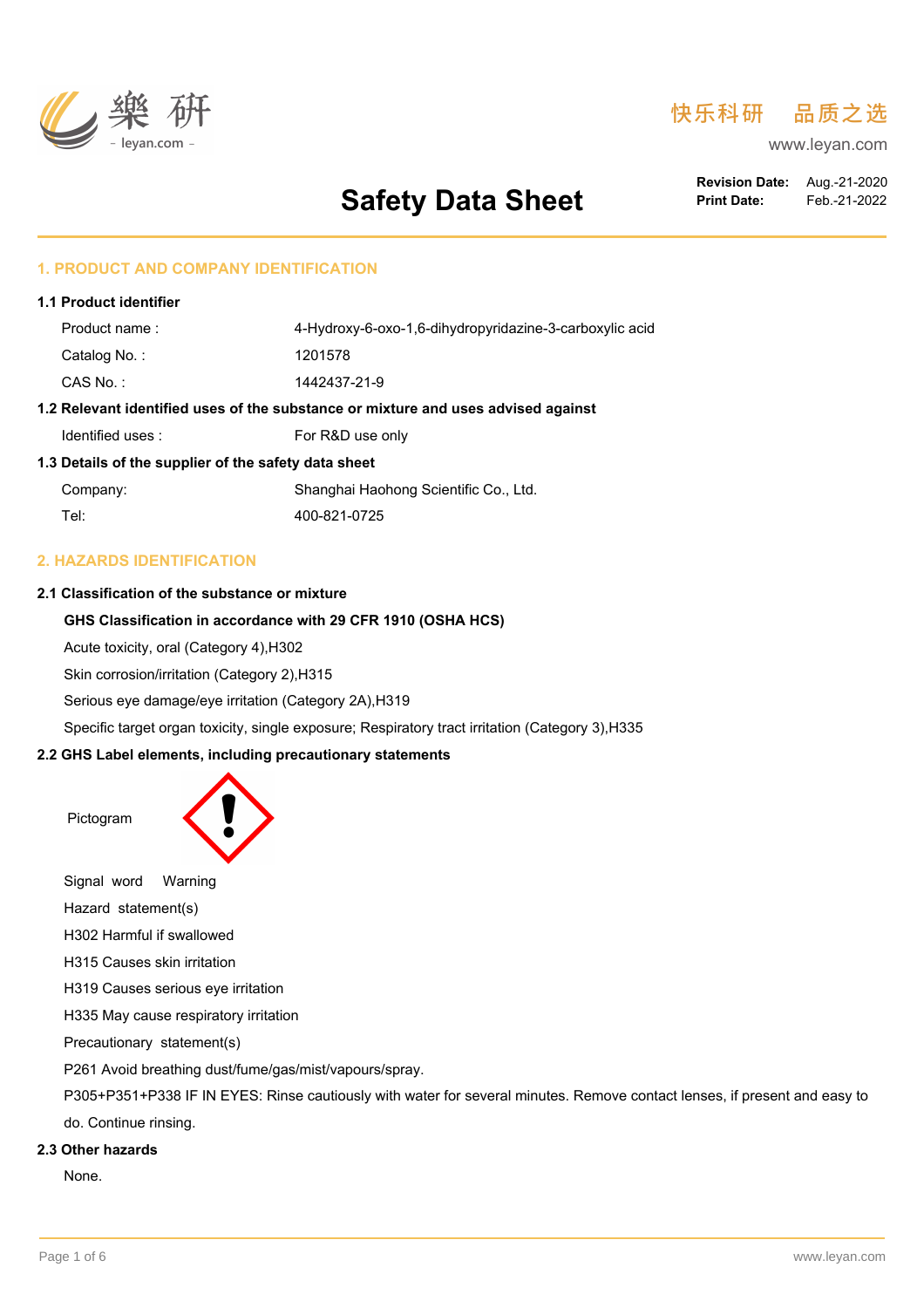# **3. COMPOSITION/INFORMATION ON INGREDIENTS**

#### **3.1 Substances**

| Formula:          | $C_5H_4N_2O_4$ |
|-------------------|----------------|
| Molecular Weight: | 156.10         |
| $CAS$ No.:        | 1442437-21-9   |

# **4. FIRST AID MEASURES**

# **4.1 Description of first aid measures**

# **Eye contact**

Remove any contact lenses, locate eye-wash station, and flush eyes immediately with large amounts of water. Separate eyelids with fingers to ensure adequate flushing. Promptly call a physician.

# **Skin contact**

Rinse skin thoroughly with large amounts of water. Remove contaminated clothing and shoes and call a physician.

#### **Inhalation**

Immediately relocate self or casualty to fresh air. If breathing is difficult, give cardiopulmonary resuscitation (CPR). Avoid mouthto-mouth resuscitation.

#### **Ingestion**

Wash out mouth with water; Do NOT induce vomiting; call a physician.

#### **4.2 Most important symptoms and effects, both acute and delayed**

The most important known symptoms and effects are described in the labelling (see section 2.2).

#### **4.3 Indication of any immediate medical attention and special treatment needed**

Treat symptomatically.

# **5. FIRE FIGHTING MEASURES**

#### **5.1 Extinguishing media**

#### **Suitable extinguishing media**

Use water spray, dry chemical, foam, and carbon dioxide fire extinguisher.

#### **5.2 Special hazards arising from the substance or mixture**

During combustion, may emit irritant fumes.

#### **5.3 Advice for firefighters**

Wear self-contained breathing apparatus and protective clothing.

# **6. ACCIDENTAL RELEASE MEASURES**

#### **6.1 Personal precautions, protective equipment and emergency procedures**

Use full personal protective equipment. Avoid breathing vapors, mist, dust or gas. Ensure adequate ventilation. Evacuate personnel to safe areas.

Refer to protective measures listed in sections 8.

#### **6.2 Environmental precautions**

Try to prevent further leakage or spillage. Keep the product away from drains or water courses.

#### **6.3 Methods and materials for containment and cleaning up**

Absorb solutions with finely-powdered liquid-binding material (diatomite, universal binders); Decontaminate surfaces and equipment by scrubbing with alcohol; Dispose of contaminated material according to Section 13.

# **7. HANDLING AND STORAGE**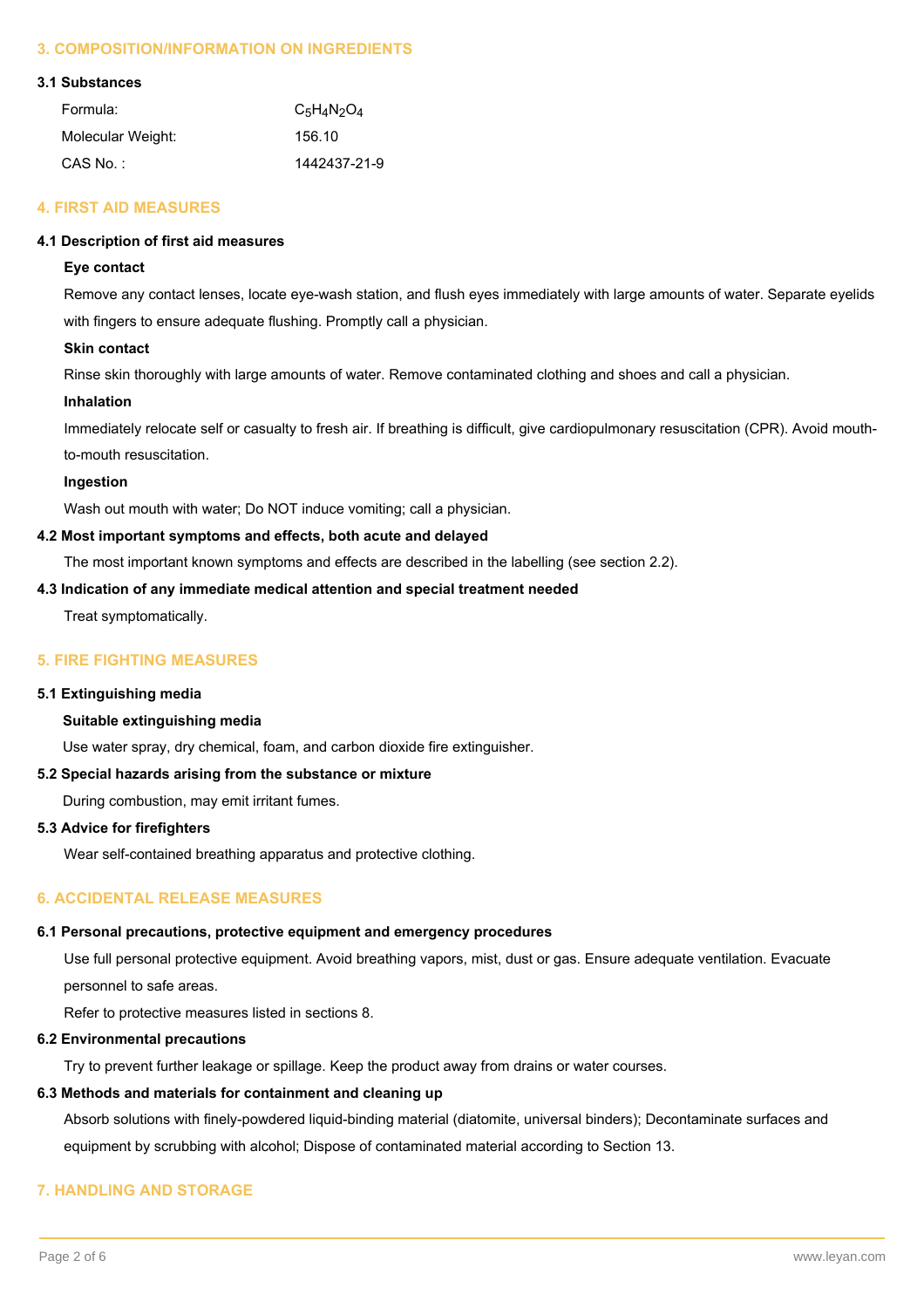#### **7.1 Precautions for safe handling**

Avoid inhalation, contact with eyes and skin. Avoid dust and aerosol formation. Use only in areas with appropriate exhaust ventilation.

#### **7.2 Conditions for safe storage, including any incompatibilities**

Keep container tightly sealed in cool, well-ventilated area. Keep away from direct sunlight and sources of ignition.

Recommended storage temperature: Store at room temperature

Shipping at room temperature if less than 2 weeks.

#### **7.3 Specific end use(s)**

No data available.

# **8. EXPOSURE CONTROLS/PERSONAL PROTECTION**

#### **8.1 Control parameters**

# **Components with workplace control parameters**

This product contains no substances with occupational exposure limit values.

#### **8.2 Exposure controls**

#### **Engineering controls**

Ensure adequate ventilation. Provide accessible safety shower and eye wash station.

#### **Personal protective equipment**

| Eye protection                         | Safety goggles with side-shields.                             |
|----------------------------------------|---------------------------------------------------------------|
| <b>Hand protection</b>                 | Protective gloves.                                            |
| Skin and body protection               | Impervious clothing.                                          |
| <b>Respiratory protection</b>          | Suitable respirator.                                          |
| <b>Environmental exposure controls</b> | Keep the product away from drains, water courses or the soil. |
|                                        | Clean spillages in a safe way as soon as possible.            |

# **9. PHYSICAL AND CHEMICAL PROPERTIES**

#### **9.1 Information on basic physical and chemical properties**

| Appearance                                   | Solid             |
|----------------------------------------------|-------------------|
| Odor                                         | No data available |
| Odor threshold                               | No data available |
| рH                                           | No data available |
| <b>Melting/freezing point</b>                | No data available |
| <b>Boiling point/range</b>                   | No data available |
| Flash point                                  | No data available |
| <b>Evaporation rate</b>                      | No data available |
| Flammability (solid, gas)                    | No data available |
| Upper/lower flammability or explosive limits | No data available |
| Vapor pressure                               | No data available |
| Vapor density                                | No data available |
| <b>Relative density</b>                      | No data available |
| <b>Water Solubility</b>                      | No data available |
| <b>Partition coefficient</b>                 | No data available |
| <b>Auto-ignition temperature</b>             | No data available |
| <b>Decomposition temperature</b>             | No data available |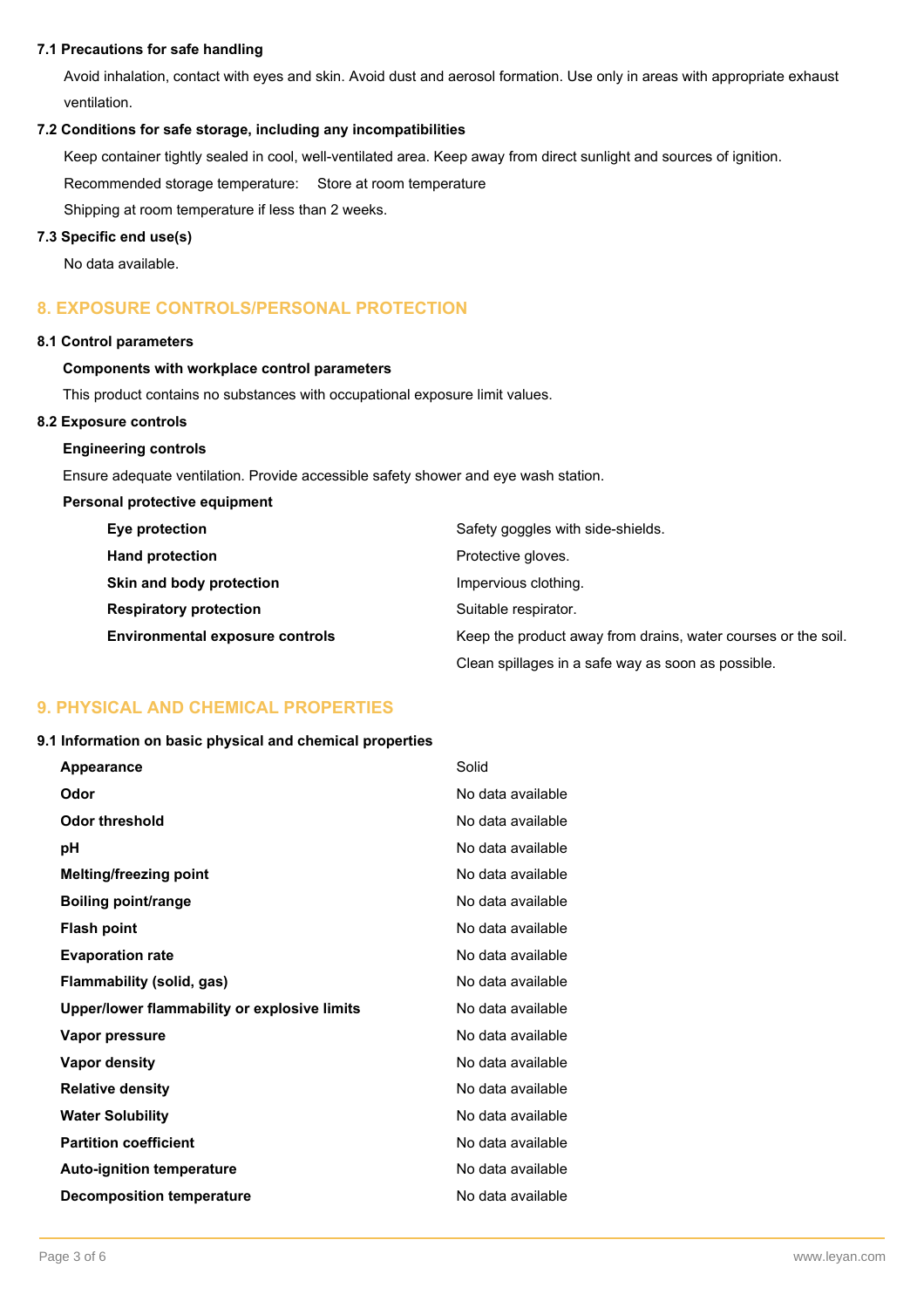# **Viscosity Viscosity No data available Explosive properties Explosive properties No data available Oxidizing properties** No data available **9.2 Other safety information** No data available.

# **10. STABILITY AND REACTIVITY**

#### **10.1 Reactivity**

No data available.

#### **10.2 Chemical stability**

Stable under recommended storage conditions.

#### **10.3 Possibility of hazardous reactions**

No data available.

#### **10.4 Conditions to avoid**

No data available.

#### **10.5 Incompatible materials**

Strong acids/alkalis, strong oxidising/reducing agents.

#### **10.6 Hazardous decomposition products**

Under fire conditions, may decompose and emit toxic fumes.

Other decomposition products - no data available.

# **11.TOXICOLOGICAL INFORMATION**

#### **11.1 Information on toxicological effects**

#### **Acute toxicity**

Classified based on available data. For more details, see section 2

#### **Skin corrosion/irritation**

Classified based on available data. For more details, see section 2

#### **Serious eye damage/irritation**

Classified based on available data. For more details, see section 2

#### **Respiratory or skin sensitization**

Classified based on available data. For more details, see section 2

#### **Germ cell mutagenicity**

Classified based on available data. For more details, see section 2

#### **Carcinogenicity**

IARC: No component of this product present at a level equal to or greater than 0.1% is identified as probable, possible or confirmed human carcinogen by IARC.

ACGIH: No component of this product present at a level equal to or greater than 0.1% is identified as a potential or confirmed carcinogen by ACGIH.

NTP: No component of this product present at a level equal to or greater than 0.1% is identified as a anticipated or confirmed carcinogen by NTP.

OSHA: No component of this product present at a level equal to or greater than 0.1% is identified as a potential or confirmed carcinogen by OSHA.

#### **Reproductive toxicity**

Classified based on available data. For more details, see section 2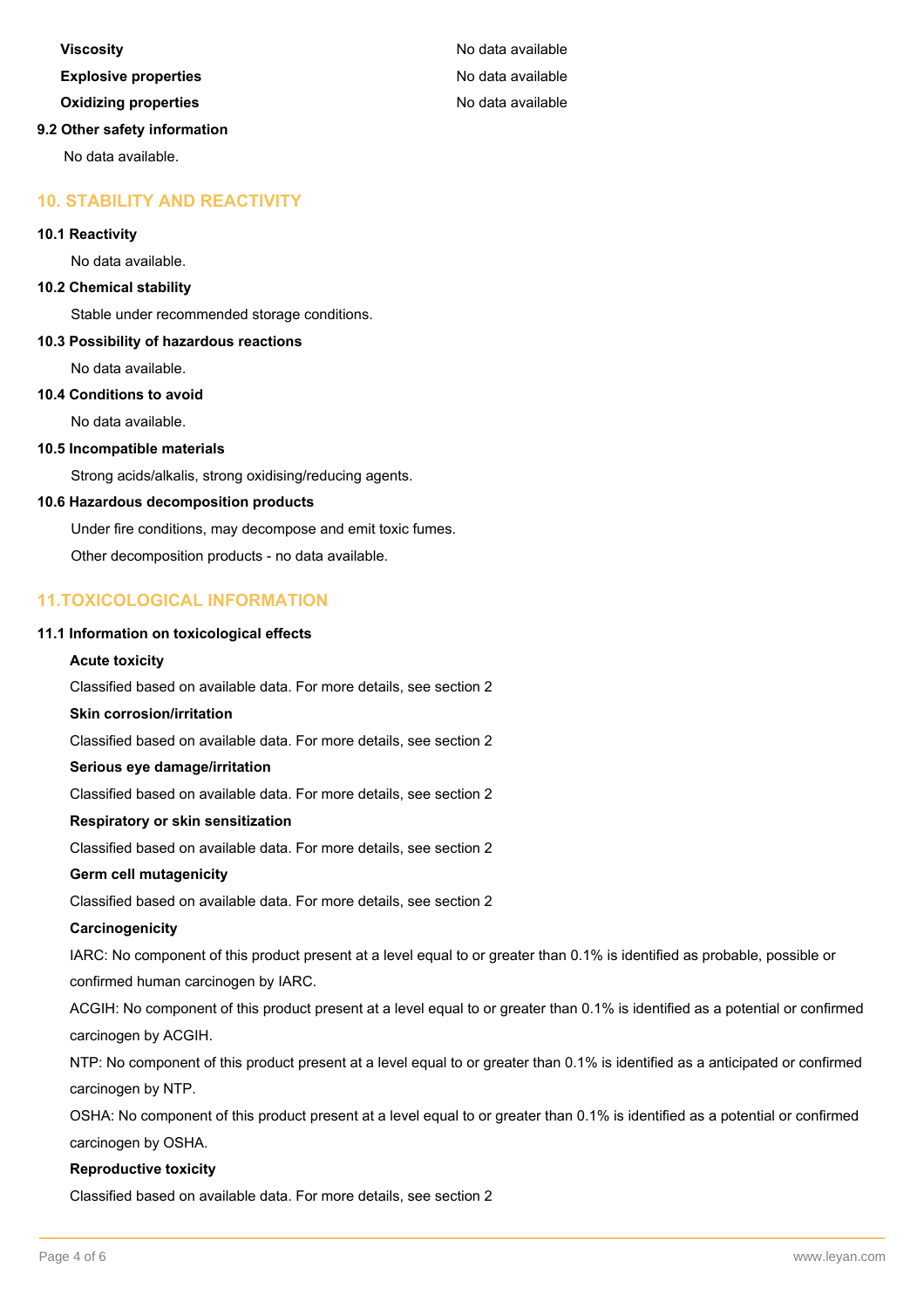#### **Specific target organ toxicity - single exposure**

Classified based on available data. For more details, see section 2

#### **Specific target organ toxicity - repeated exposure**

Classified based on available data. For more details, see section 2

#### **Aspiration hazard**

Classified based on available data. For more details, see section 2

#### **Additional information**

This information is based on our current knowledge. However the chemical, physical, and toxicological properties have not been completely investigated.

# **12. ECOLOGICAL INFORMATION**

#### **12.1 Toxicity**

No data available.

#### **12.2 Persistence and degradability**

No data available.

#### **12.3 Bioaccumlative potential**

No data available.

#### **12.4 Mobility in soil**

No data available.

# **12.5 Results of PBT and vPvB assessment**

PBT/vPvB assessment unavailable as chemical safety assessment not required or not conducted.

#### **12.6 Other adverse effects**

No data available.

# **13. DISPOSAL CONSIDERATIONS**

# **13.1 Waste treatment methods**

#### **Product**

Dispose substance in accordance with prevailing country, federal, state and local regulations.

#### **Contaminated packaging**

Conduct recycling or disposal in accordance with prevailing country, federal, state and local regulations.

# **14. TRANSPORT INFORMATION**

#### **DOT (US)**

Proper shipping name: Not dangerous goods UN number: - Class: -

Packing group: -

#### **IMDG**

Proper shipping name: Not dangerous goods UN number: - Class: - Packing group: -

#### **IATA**